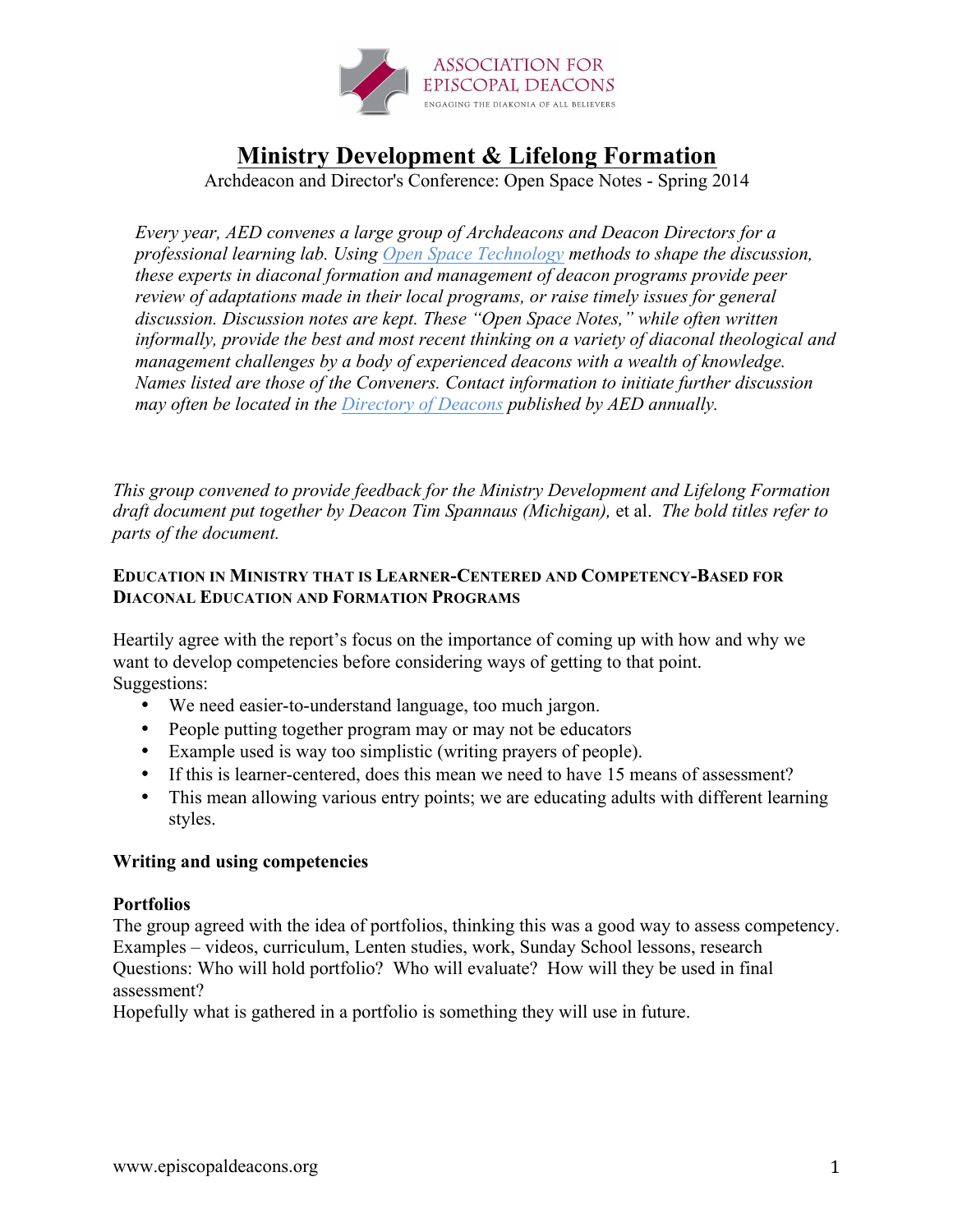

# **Helping individuals develop learning plans, set goals, and choose ways of learning**

It's important that what is produced be responsive to different needs of dioceses. We need to keep in mind that coordination often is poor between the individual formation director who has to do all of this and the places where responsibility is.

One diocese uses the COM liaison to help students move through the process.

Who will be the evaluator?

We need to be educating commissions and boards about the wave in which deacons now belong. Sometimes individuals on commissions/boards are unaware of the evolution of the diaconate in the past few decades. Many are unaware of the five competencies.

# **III Teaching and facilitating on-line learning**

Louisiana sees CALL courses as good fit with deacons-in-formation.

- In Oregon, CALL classes are supplemental and well appreciated.
- Can offer the academic portion in ways that work with groups.
- Group agreed that CALL can be a good resource.

Challenges with community building that result from on-line learning. Central Pennsylvania – use of hybrid approach. Private facebook group. Incorporation of online components for students.

The Diocese of Southern Ohio has a hybrid approach that works well for the formation of deacons in three dioceses. Three long weekends combined with on-line classes in academic subjects

## **SCRIPTURE**

*Questions group raised:*

- Are the competencies listed really competencies?
- These are great themes and we want to make sure they are covered within an overview of the arc of salvation history
- How about including the theme of servanthood as a broader theme?

Suggestion that committee members develop an opening, framing statement that explains what needs to be covered.

Some had concerns about using bible study as the example of praxis. Not a primary diaconal charism. Perhaps it might be better to do a bible study based on a diaconal theme.

# **CHRISTIAN HISTORY**

We say we are not making scholars, yet look at what skills are listed.

Need language adjustment; currently too academic. It is important to be clear who the audience is. Academic language works fine for other academics. So if for some other audience, need to work on other language. (Not all teachers are academics, either.)

When discussing anything related to Christian History, we want to know why this occurred and whether they still have an impact.

Skills of interpretation might limit itself to providing a wide range of resources

Butler Bass, *A People's History of Christianity*